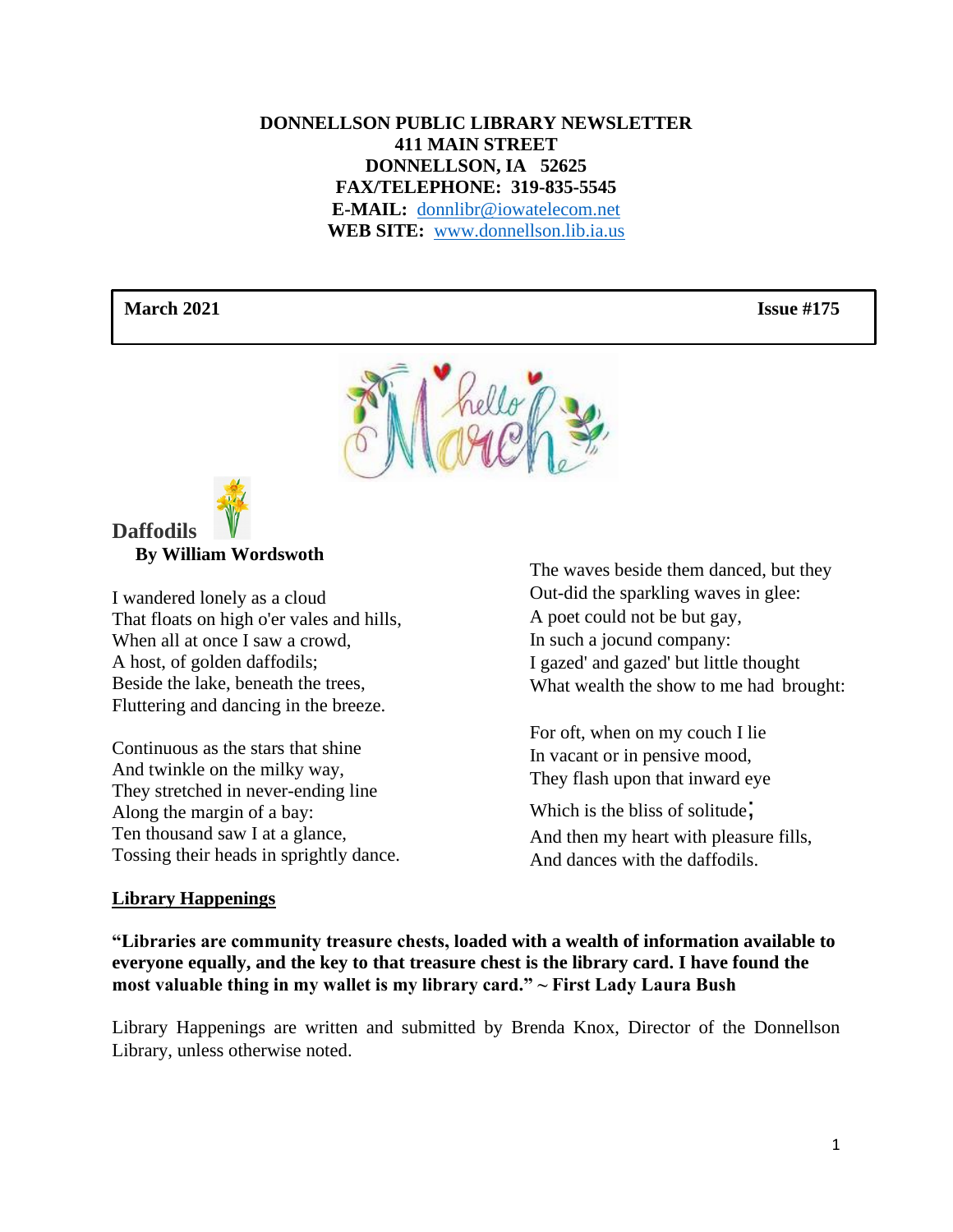A former patron wrote the nicest note to us and enclosed a generous donation of \$1,000 to our library this month. Brian Humes of Lincoln, Nebraska wrote: "*I haven't lived in Donnellson for over forty years. However, I still fondly remember using the library when it was above the bank, and then next to the State Farm agency. I also remember helpful librarians who guided me through the classics and instilled in me a love of reading. This love is a big part of me and continues to grow. Literally I would not be who I am without your library. I hope you find this check useful."*

What a nice tribute to those who were here in this position before me, and a stunning footnote to our Local & Family History Department exhibit by Diane Kruse spotlighting the history of the Donnellson Public Library this month! Thanks so much, Brian.

We also had books adopted by Carol Tull this month. Carol is one of our best book adopters. We received a memorial check from Carm Fett to adopt a book in memory of Bettye Boley. Thanks so much for your support, Carm and Carol!

## **As Vaccine Access Increases, the Library is a Safer Place!**

Last year, I wrote about the Spanish Influenza pandemic, and how it affected Iowa in 1918-19, and the parallels to the pandemic we are experiencing now. We have come through a difficult year, but as more and more people have access to the vaccines for coronavirus, our library will continue to ease restrictions. Users of the Activity Room are still limited to 12 people at this time.

We are planning outdoor activities for the Summer Reading Program that will be fun for kids ages 2 and up. Teen Book Club will resume soon, and we will have several group programs, including The Blank Park Zoo, Mad Science Bubble Fun, a rock band called Sheltered Reality, and the ISU Extension Department's Insect Zoo. These programs will be held at the Railroad Park Shelter House. Watch for an updated schedule and brochure later in April.



During the Summer months, we will also be hosting the **OUTDOOR BOOK CORPS!** This will be a twice-weekly program for kids in our front yard, here at the library. We will have a story time, movement activities and a craft activity to take home. We are planning to have the programs on Tuesday for the youngest kids, ages 2-6 at 10:00 a.m., and on Wednesday for school-aged kids ages 6-12 at 10:00 a.m. All participants will need to bring a backpack with the following supplies: a towel to sit on, a bottle of water, and a hat to keep the sun off. If your parents allow it, you may bring insect repellant or sunscreen. Parents will need to bring kids back to the library during open hours to browse for their books, so that we can keep numbers down in the building to maintain social distance following the program. As usual, we will have ways to keep track of all books read and regular drawings for prizes. If we offer snacks, we will need to know if your child has any food allergies, and we will need contact information for parents or guardians. Watch for registration forms late in April!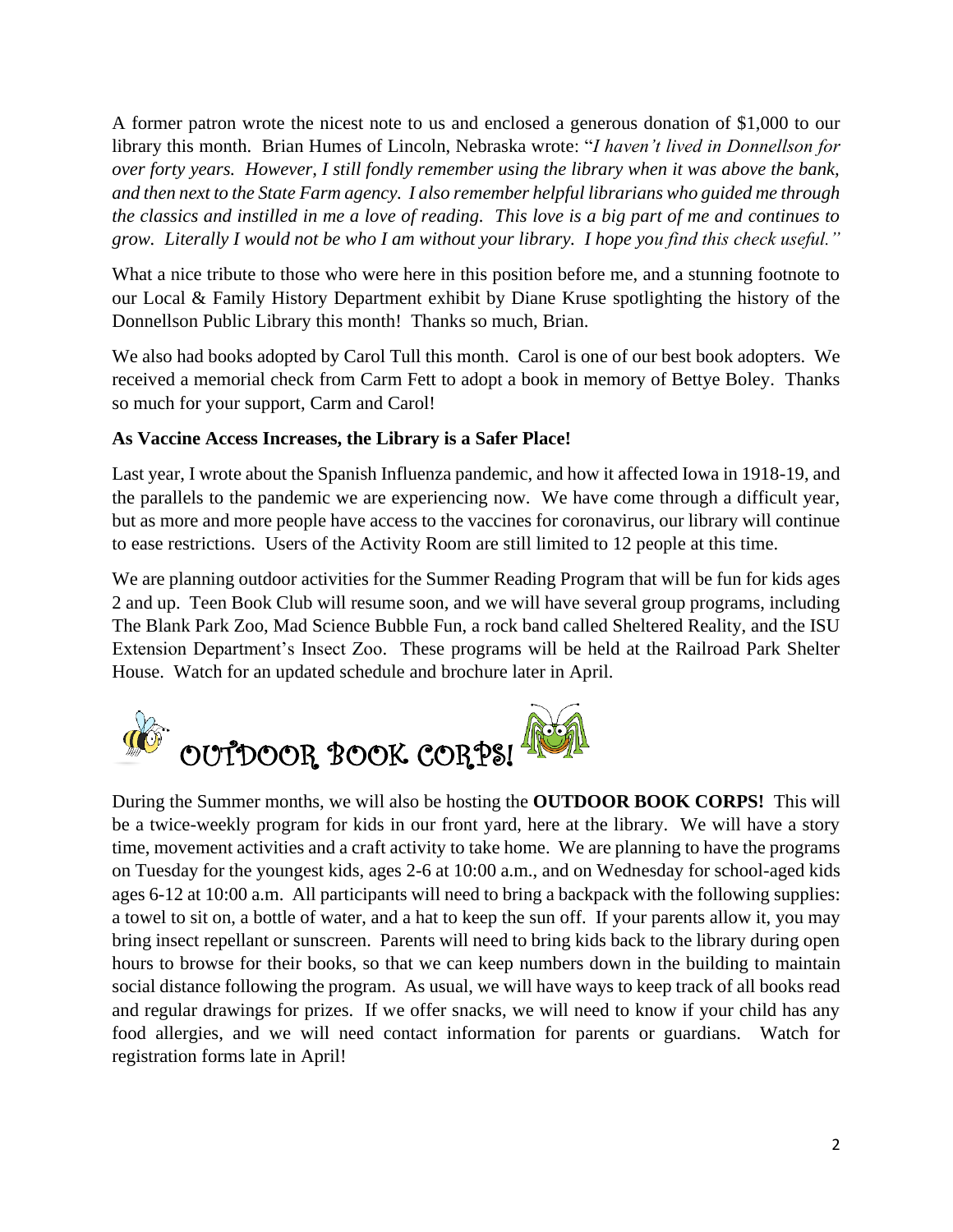## **The Donnellson Book Core**

Our book for March was entitled *The Mothers* by Britt Bennett. It was the "ALL IOWA READS" selection for 2020, although many members found it to be an odd choice, as the Iowa angle was not really represented in the book. However, members found the characters to be very diverse and the life situations depicted in the story, (a teen romance, a secret and cover-up, mistakes and choices, and lifelong friendships,) to be a compelling story.

The book for April is *The Taster* by V.S. Alexander. Here is what GOODREADS has to say about this book:

## *Amid the turbulence of World War II, a young German woman finds a precarious haven closer to the source of danger than she ever imagined--one that will propel her through the extremes of privilege and terror under Hitler's dictatorship . . .*

In early 1943, Magda Ritter's parents send her to relatives in Bavaria, hoping to keep her safe from the Allied bombs strafing Berlin. Young German women are expected to do their duty- working for the Reich or marrying to produce strong, healthy children. After an interview with the civil service, Magda is assigned to the Berghof, Hitler's mountain retreat. Only after weeks of training does she learn her assignment: she will be one of several young women tasting the Fuhrer's food, offering herself in sacrifice to keep him from being poisoned.

Perched high in the Bavarian Alps, the Berghof seems worlds away from the realities of battle. Though terrified at first, Magda gradually becomes used to her dangerous occupation--though she knows better than to voice her misgivings about the war. But her love for a conspirator within the SS, and her growing awareness of the Reich's atrocities, draw Magda into a plot that will test her wits and loyalty in a quest for safety, freedom, and ultimately, vengeance.

Vividly written and ambitious in scope, *The Taster* examines the harrowing moral dilemmas of war in an emotional story filled with acts of extraordinary courage.

The discussion will take place at 7:00, Monday April 19 in the Activity Room.

## **New Website on the Way for Library**

The State Library of Iowa has received a grant from the Institute of Museum and Library Services under the provisions of the Library Services and Technology Act to offer re-formatted, modernized websites to each library in Iowa. As we learn how to add to the site, we are learning skills in programs called Concrete 5 and Canva. The sites will "go live" later this summer and should be much easier to navigate.



**Writers' Bloc**

The Writers' Bloc met March 17 from 1:00-3:00 P.M. in the library Local & Family History Department. Present were Jan Blankenburg, Marty Miller, and Aaron and Diane Kruse.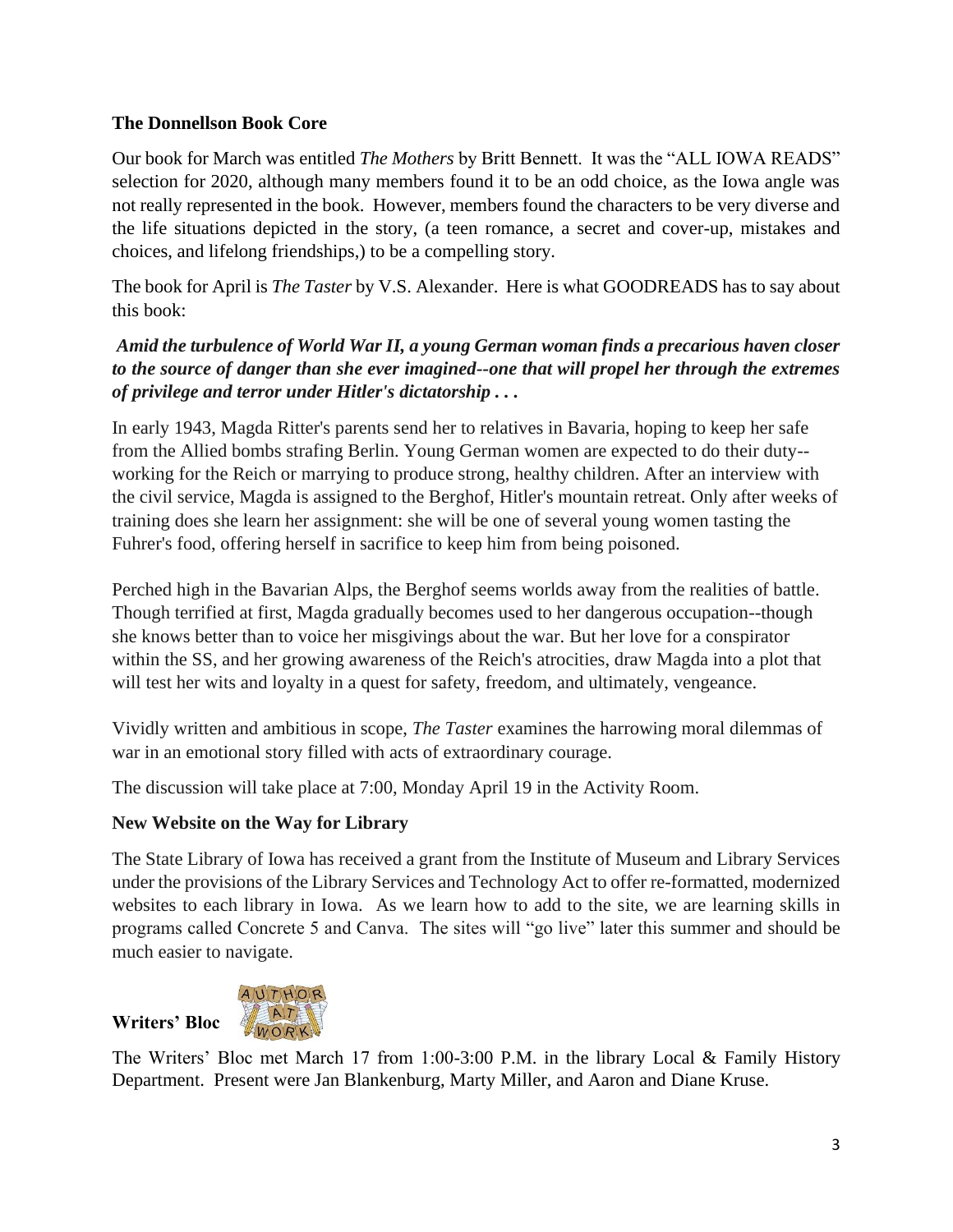The Bloc stopped meeting due to concerns about the COVID pandemic. Local members decided in February 2021 to reunite on March 17. A common theme was the lack of writing done during the timeframe the Bloc did not meet. Jan and Marty read a few short pieces and shared their ideas once again but most of the meeting was taken up with discussion of the past year's difficulties getting in the right state of mind to pen their thoughts. Diane mentioned she continued compiling and contributing articles for the library newsletter each month and Aaron mentioned he wrote a book review for the newsletter of one of the books he read each month. A topic suggested for the next meeting was to describe a house or houses we grew up in over the years.

Members of the Writers' Bloc look forward to meeting new members so if you are an aspiring writer please join us. The next meeting of the Bloc will be April 21 from 1:00-3:00 P.M.  $\sim$ **Written and submitted by Diane Kruse**

## **Richard L Proenneke Museum**



Richard Proenneke was born and raised in Primrose, Lee County, IA, and ties his Journals to us through the people he knew here and the lives he touched on his many trips back sharing his film and knowledge of Alaska.



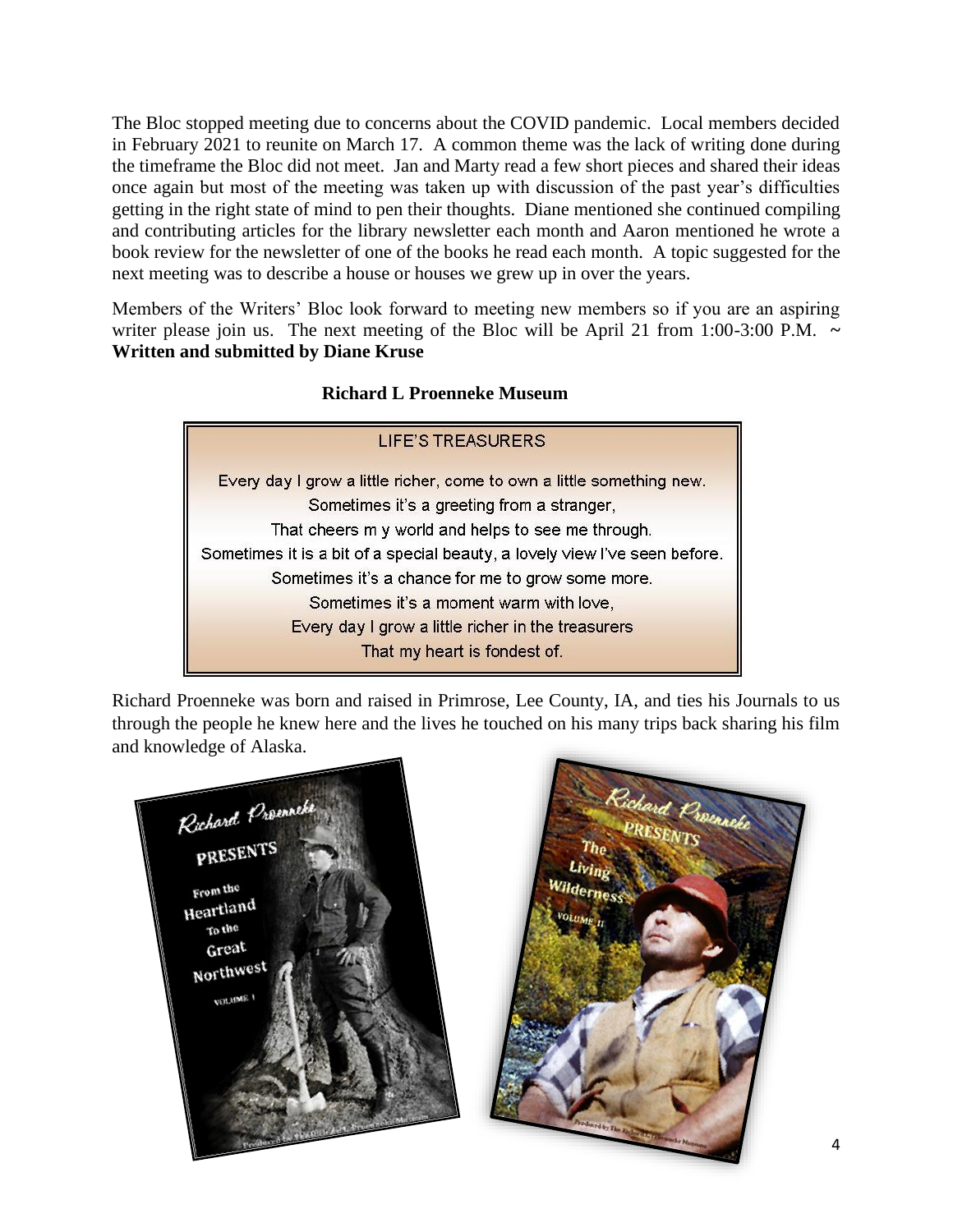A few years ago, some neighbor loaned me the Dick Proenneke DVD and then last month I saw a book online and ordered it. Since then, I have watched as many online videos I could find.

I live in Idaho, not a place like Twin Lakes but I am 20 air-miles from the largest wilderness in the lower 48, with pine, white and red fir all around me, and I take my domestic water off my roof, cut my firewood and until my 75-year-old knees got too sore, hiked the mountain country and big river trails. All this made me especially interested in Dick's life. I was only a rough carpenter but have built most of my outbuildings from scrap wood and I loved all the building description.

I lived in one city of 34,000 for 2 months but the rest of the time, including growing up on an island in Puget Sound, Washington, I was out in the modified sticks. Dick talked of his trip up the Al-Can. My parents, a cousin, a dog, and me drove the Al-Can in 1962 where I ate ice cream cones with the ice cream made from canned milk. We drove to Tok Junction and on to Anchorage, ending in Seward, where my dad, the cousin and I boarded the boat I had christened when I was 12. We traveled to Port San Juan in Prince William Sound and then Cordova, and at the end of a lucrative commercial salmon seining season, my much older brother, the skipper, and I traveled to Friday Harbor, Washington by way of the Alaska and Canada Inside Passage. With the animals I have seen including a female brown bear a hundred yards from me, Dall sheep seen on the mountainsides, and moose both on the Al-Can and in my area in Idaho, I had an attachment to Dick.

And I helped a neighbor build his log house having done all the peeling with a draw knife and a spud. And when my parents moved north from California to Washington in '54, my parents and I built a log house with vertical rather than horizontal walls. My dad built some amazing, Dickstyle door handles but as he got more "civilized" he replaced them with conventional. What a waste. These experiences, though not as exciting as Dick's, sure gave me a love for his life.

Patrick Threewith Kooskia, Idaho

#### **COMING SOON! TWO NEW DVD RICHARD PROENNEKE DOCUMENTARIES!**

Documentary Volume I - "From The Heartland To the Great Northwest"

This Documentary represents Richard Proenneke's beginning into the art of film making from the very first attempts in the late 1930's at his home in Primrose, Iowa and his move to the Wilkinson Ranch in Heppner, Oregon in early 1940; the disruption of WW II and his entry into the US Navy; to Portland Oregon and his preparation to make the move to Alaska. The release is estimated for late spring/early summer. For more information and to pre-register please contact [brie@richardproenneke.com](mailto:brie@richardproenneke.com)

Documentary Volume II - "The Living Wilderness"

In this Documentary Richard, now living on Kodiak Island, AK, continues to document his life through film, recording his experiences at Kodiak, Sawmill Lake and Cape Chiniak. He would meet "Spike" and Hope Carrithers, Sam Keith, Babe Alsworth, Terry and Vic Gill. Entering a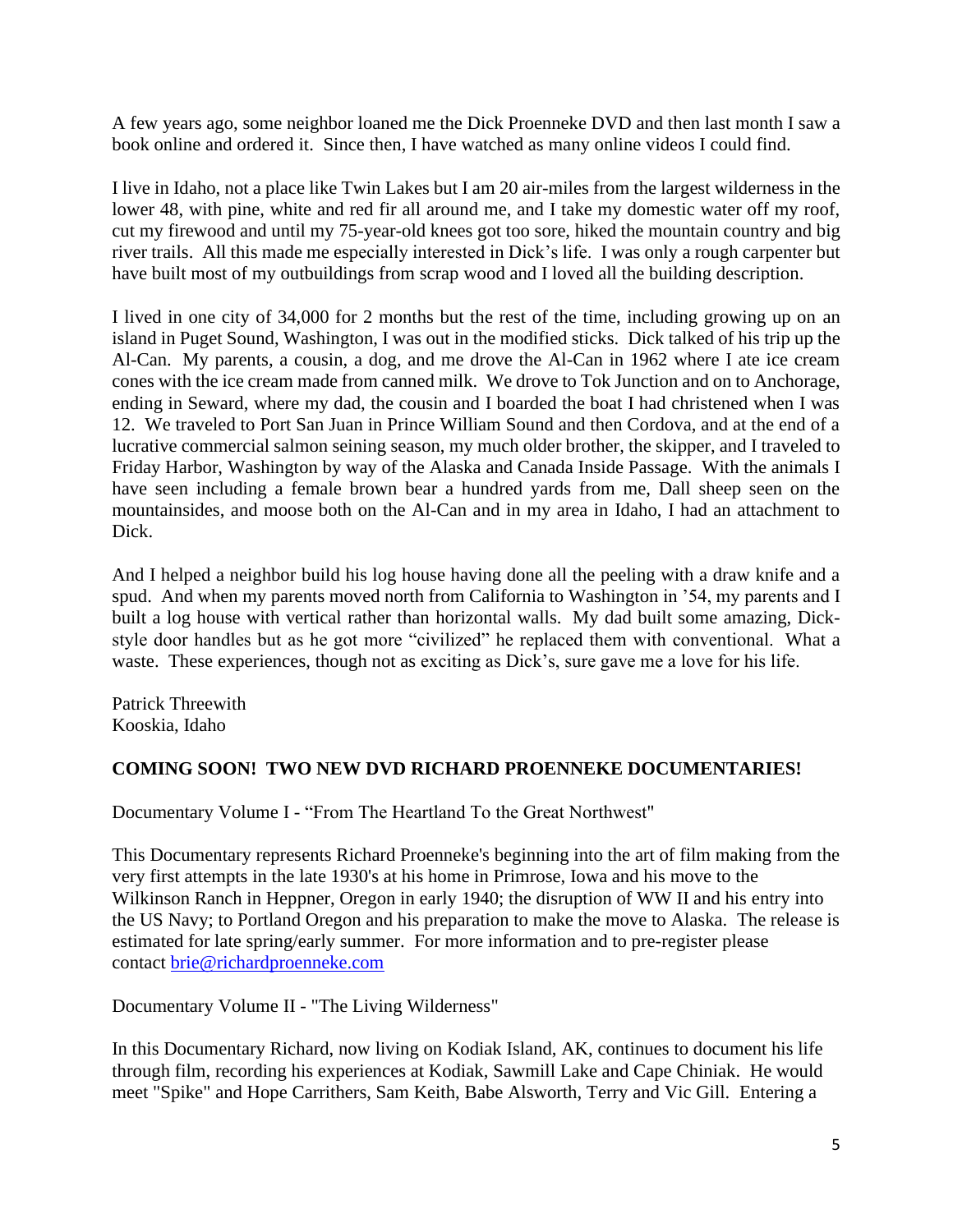new path, Richard sets out on a new course at Twin Lakes, from the challenges of winter survival to salvaging a crashed plane. The release is estimated for late spring/early summer. For more information and to pre-register please contact [brie@richardproenneke.com](mailto:brie@richardproenneke.com)



# **LOOKING FOR VOLUNTEERS**

 Microsoft Windows 10, Microsoft Word, 2010, Microsoft Excel 2010 Microsoft Office Publisher 2007 or higher would be helpful. The Richard Proenneke Museum is looking for a volunteer to help with the wide variety of functions related to the Richard Proenneke Museum with flexible volunteer hours. We are needing someone with the following knowledge/experience and should have basic computer skills in the following:

If you are interested in volunteering and being a part of a wonderful and unique experience,

# **A March Suggested Reading**

The selection this month is *Almost Pioneers* by Laura Gibson Smith, edited by John J. Fry.

Laura Smith wrote this selection as a memoir during the 3 years (1913-16) they lived on a 320 acre homestead near Chugwater, Wyoming in the extreme southeast corner of the state. She was born in central Iowa in the 1890s, as was her husband Earle. Earle was a schoolteacher and principal, and Laura's background was as a homemaker. Neither had the skills one might associate with homesteading, and their adventure (as Laura named it) was an intense on-the-job learning experience.

From the rich black soil and lush greenery of central Iowa, Earle went to Wyoming ahead of his wife to locate a homestead. Homesteading in those days required filing on the claim and living there a minimum of seven months each year for three years. During that time, it was required of the homesteaders they plow at least 40 acres and raise a house of some sort. The Smiths, like so many who came from Iowa, found a semi-dry area of rolling hills, buffalo grass (dense, brown, with seeds on the grass which fattened livestock well but made for a monotonous landscape), no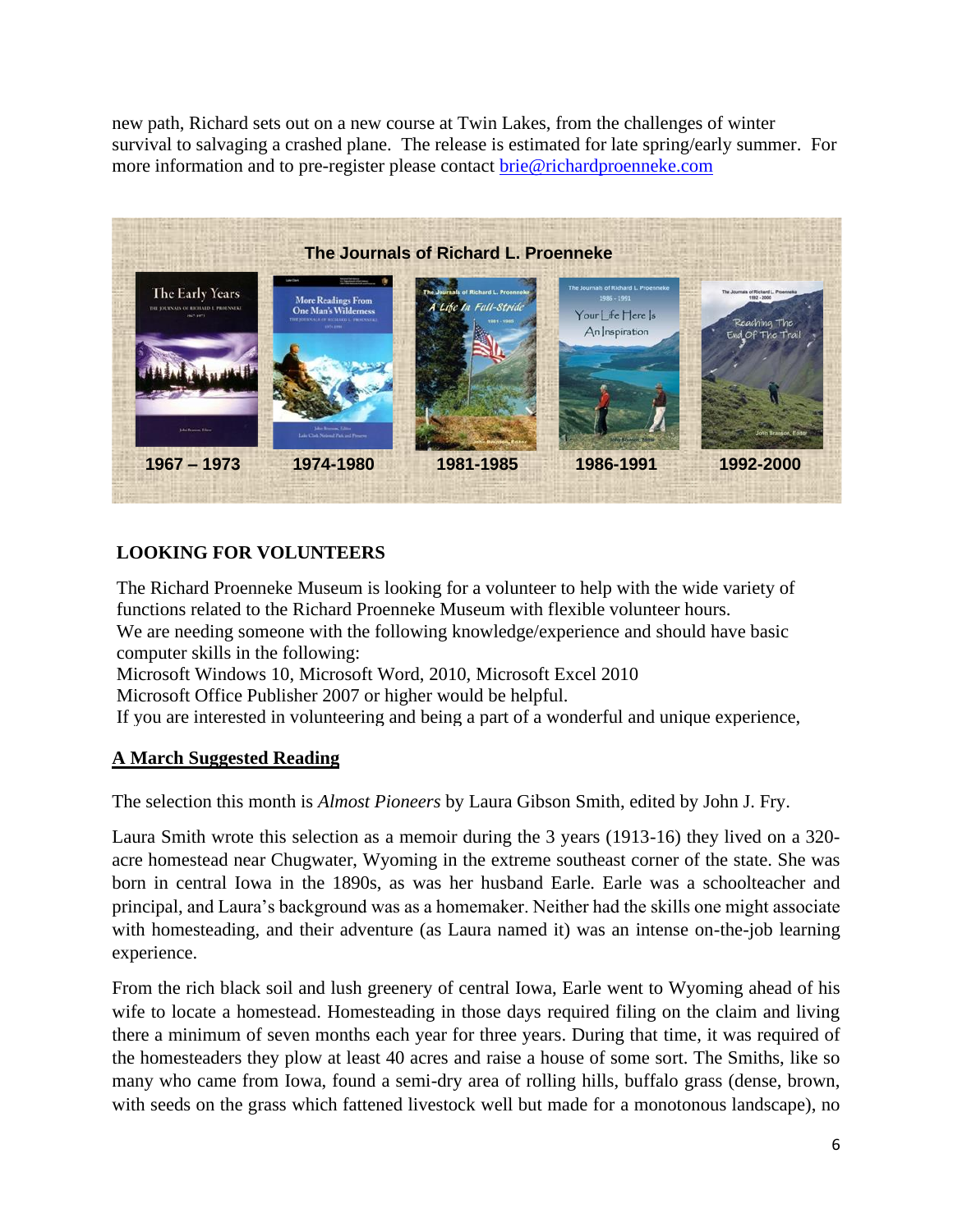trees, and little available water. Laura details the trials the couple went through on a daily basis as they tried to 'prove up' and claim their land. These included such things as livestock which delighted in jumping fences, deer and rabbits which completely ate what little garden they could grow, a 10-mile round trip just to pick up the mail, and a great abundance of rattlesnakes.

Writing in an easy, folksy style with a great sense of humor, Laura introduces much in her stories which is not commonly known about the homesteading experience in Wyoming or the lifestyle of the early 1900s. The editor, John Fry, annotates the pages with footnotes explaining customs, outdated verbiage, and history of the area. All-in-all, this is an interesting and entertaining read for anyone with an interest in the Old West. **~ Written and submitted by Aaron Kruse**

#### **Local & Family History Department**

#### **"History is a kind of introduction to more interesting people than we can possibly meet in our restricted lives; let us not neglect the opportunity." ~ Dexter Perkins**

~ During the month of March volunteers continued to increase their hours to keep the informational files expanding. Roberta Krehbiel continues to clip obituaries and sort through her many treasures of memorabilia to eventually pass on to the Local & Family History Department. Mary Davis continued to paste and sort obituaries from local Illinois, Missouri, and Van Buren County. Jean Kruse filed obits for contiguous counties and local Illinois and finished the entire alphabet of names pasted to date. Joyce Francis helped with Lee County obituaries by filing them in the appropriate binders while Sharon Meierotto brought the card file up to date. Thank you, ladies, for your assistance in helping bring the information up to date for the month of March.

~ The long-needed project to rearrange the Lee County, contiguous counties, local Illinois, and Missouri records, as well as genealogy references, continued to be a work in progress during the month. The new arrangement will make it easier for our patrons to readily locate their information. New record locations will be appropriately marked with many records being transferred to larger binders to facilitate addition of more information clipped from newspapers or donated by patrons.

~ The shelving project approved by the Donnellson Library Board installed has added the extra space needed to expand our holdings for contiguous counties as well as local Illinois and Missouri obituaries and other items which could not be displayed due to the lack of space. Information regarding all cemeteries pertaining to these obits, as well as the older obits previously filed, will be contained in black binders along the top of the file cabinets. Other areas of expansion house antique postcards, some high school annuals, and soon to be added photo albums of local families and other interesting areas of Donnellson.

 $\sim$ The Lee County, Iowa Grave Registrations from the Adjutant General's Officer are now on file on one of the newly installed shelves mentioned above. The large seven-volume set copied by permission of the Keokuk Library contains pertinent information for one's research of family members. The form entitled Individual Burial Record contains the DOB/DOD, burial place and cemetery and has space for any additional remarks regarding the grave site, family members, etc. If a family member is a Veteran pertinent military information is also recorded.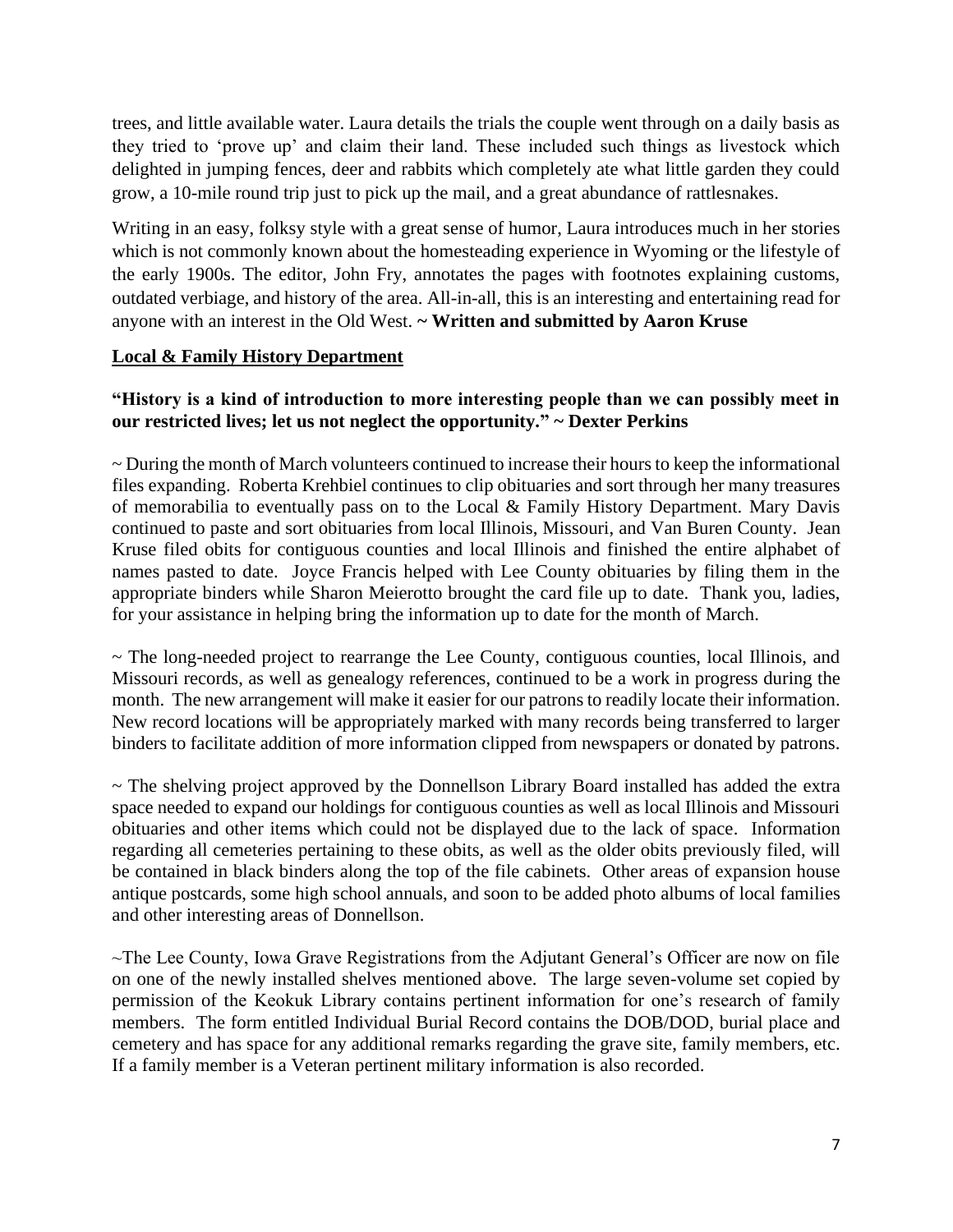$\sim$  Work continued to update the list of donated family albums. The Local and Family History Department has three shelves of family history albums for patrons' use for family research. To date, the department count is 100 albums. The family albums are filed in alphabetical order in the rear of the room on the lower shelves. If you have a family album you would like to donate, we will be happy to accept your copy or make a copy and return the original to you.

~ Diane Kruse contacted Mr. John and Nancy Doherty to personally thank them for sending the Richard Doherty family history, which will be placed in a binder, logged in, and placed on the shelves with other family histories. The Doherty's also sent John's Donnellson High School baseball uniform for the years 1939-40 and his Iowa Wesleyan letter sweater for our history collection.

~ Jon Burghoffer acquired local Boy Scout records from Bill Young, and both agreed this historical compilation of the scouts should be donated to the history department. The records date back to the 1920's and list all the sponsors and members of the Boy Scouts over the years. Since the present sponsor is the American Legion, the Boy Scout file and the American Legion binder are filed in the area dedicated to Donnellson.

~ Jane Krebill continued to consult and work with the BNSF to acquire grant funds to do a major upgrade of the Donnellson Depot.

## **Remember When?**

Below is a photo of a small-town storefront of 1910. The photo came from *Remember When?*, December 1972 on loan to the Local & Family History Department by Jane Krebill.

The photo was taken at the site of what was Fritzjunker Feed Store in St. Paul, Iowa. At the time of this photo there were two grocery stores in St. Paul and the other was Hesse's Grocery Store, owned by Joseph Hesse. From left to right in the photo are two daughters of Mr. and Mrs. Joseph Hesse, Mrs. Louis (Emma) Kruse of Houghton and Sister Oranda Hesse of Arlington Heights, Illinois, Mr. Joseph Hesse and his wife. In front of them are two younger members of the family Marie and Frank.

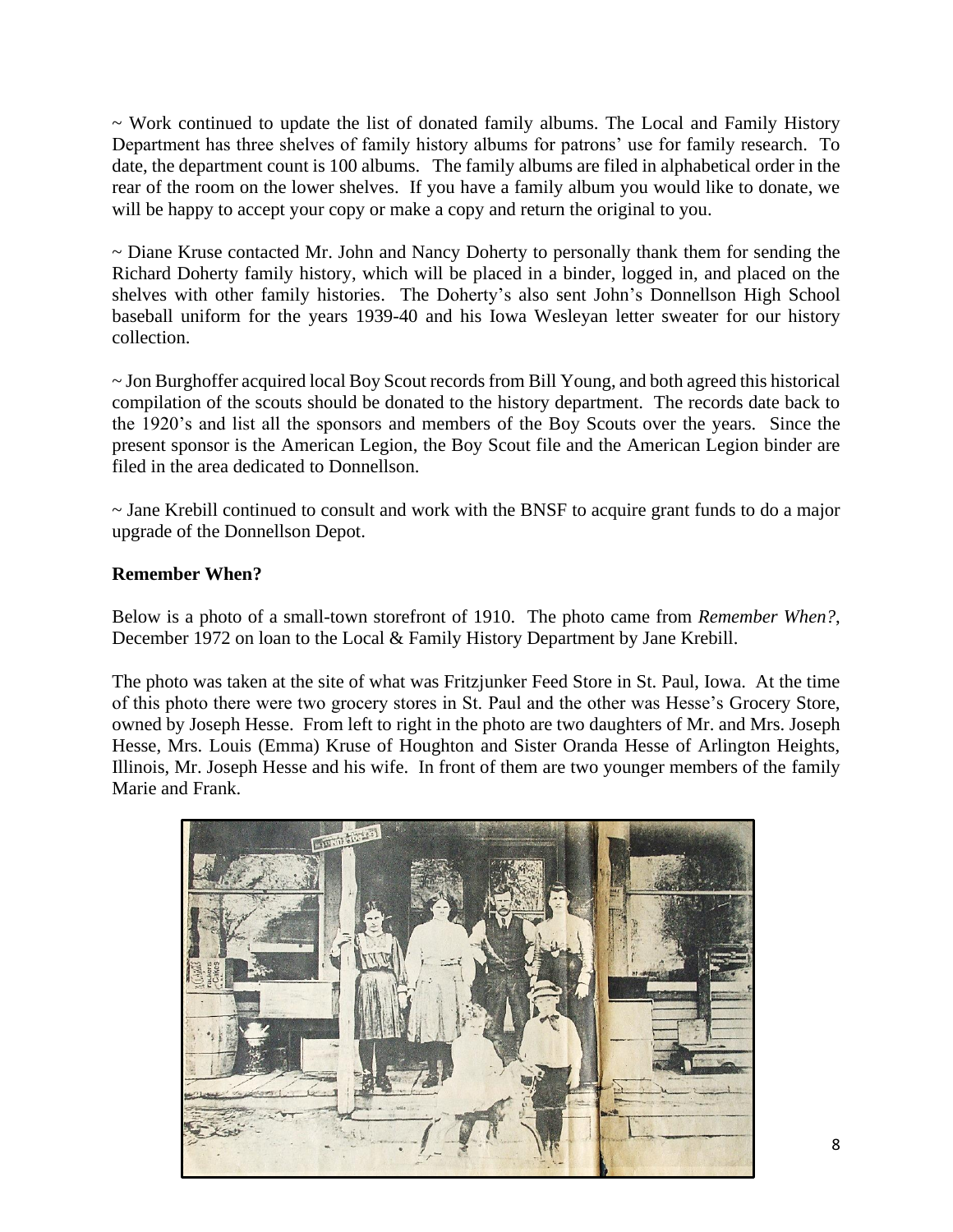## **Local and Family History Department March Display**

The March history display covered the history of the Donnellson Library including images and memorabilia for all the places it occupied since 1935. However, what most people do not know was that long before the Donnellson Community Library became fully accredited, Barbara Frank, a summer librarian began loaning books from the Donnellson School Library. This was in the early 1920's; she work out of a small "tin" building which was behind the Telephone Central office located in the Farm Bureau parking lot on Main Street. Little did she realize her small operation would evolve into a beloved and thriving public space in the heart of the Donnellson community.

Below are photographs taken by Carole Landes Elston from the display:







You will see the library at its beginning in a doctor's waiting room on Elm Street, its time sharing the storefront of a feed store, the time it was stationed above a bank, to the purchase and expansion of the newspaper office. And now, because the library grew, we are fortunate to be located at our present address at 411 Main Street. The coverage of the library will also include the history of the Genealogy (now Local & Family History) Department founded by Erma DeRosear in 1986.